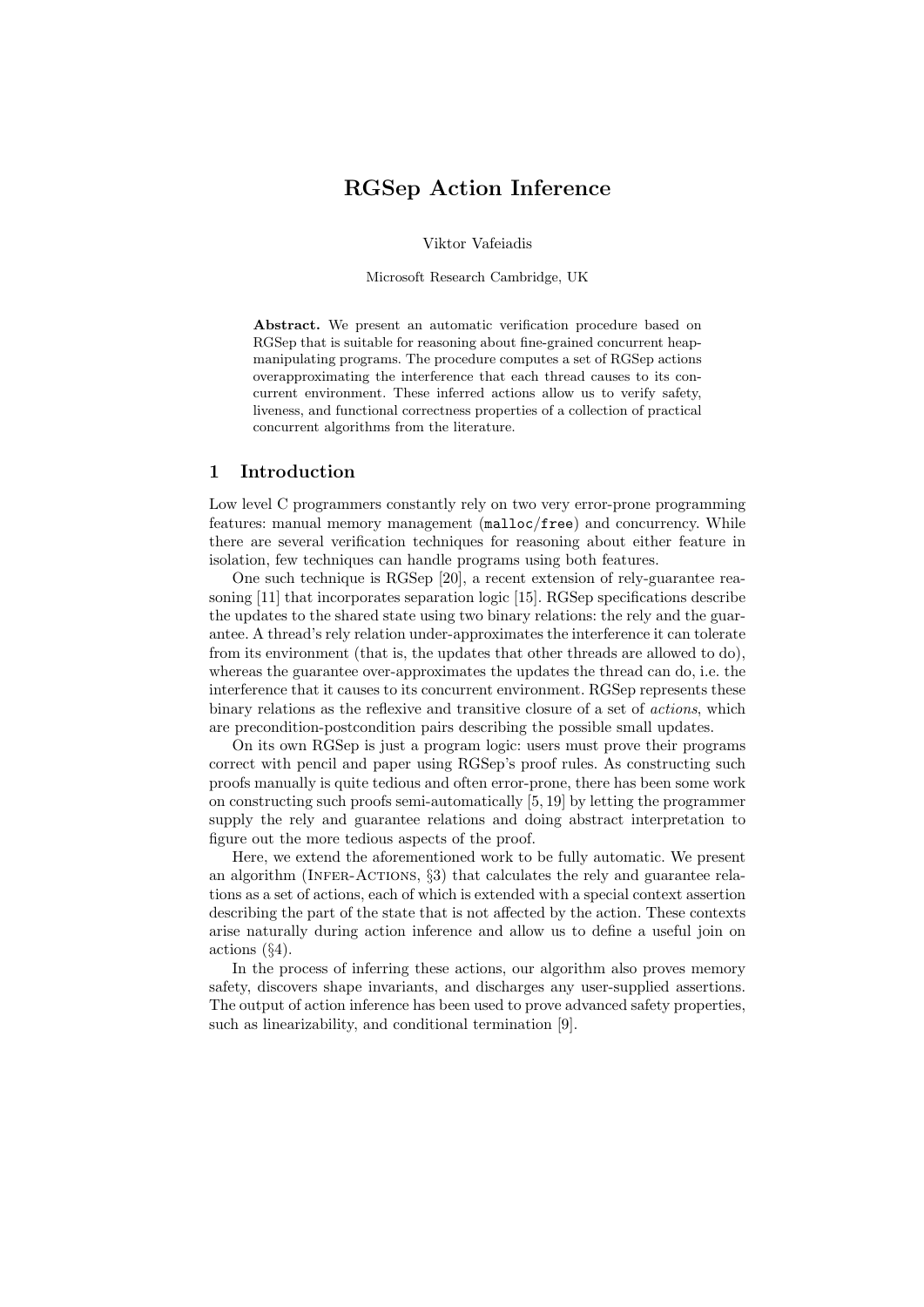# 2 Preliminaries

We consider programs in a first-order subset of C. Programs consist of an initialization phase followed by a top-level parallel composition of a possibly unbounded number of threads. The programs for the initialization phase and for each thread are converted to the following simpler language of commands:

$$
C ::= \texttt{skip} | x := E | x := [E] | [E] := E' | x := \texttt{malloc}()
$$
  
 
$$
| \texttt{assume}(E) | C_1; C_2 | C_1 \oplus C_2 | C^* | \texttt{atomic } C
$$

where  $x$  ranges over program variables and  $E$  over arithmetic expressions. Program commands, C, include the empty command, variable assignments, memory loads and stores, memory allocation, assume statements, sequential composition, non-deterministic choice, loops, and atomic commands.

An important aspect of our intermediate language is that the atomicity of memory accesses is explicit. By default, we assume that memory accesses are non-atomic. When, however, a memory access is guaranteed to be atomic by the memory model (for example, a single-word memory access to a volatile variable or field), we make this explicit by enclosing it in an atomic block. Similarly, we also use atomic blocks to encode complex atomic instructions such as compareand-swap. As data races on non-atomic memory accesses can lead to incoherent results, our proof system ensures that there are no races on non-atomic memory accesses, but permits races between two atomic commands.

#### 2.1 Underlying Separation Logic Domain

Our verification is parametric with respect to an underlying separation logic abstract domain. Elements of a separation logic domain are assertions belonging to a fragment of separation logic and are ordered by logical implication. Further, we assume that this fragment of separation logic includes  $\mapsto$ -assertions, disjunction, ∗-conjunction and that assertions can have free logical variables. We shall use uppercase italic letters  $(P, Q, R)$  to range over such separation logic assertions. Their meaning with respect to an interpretation  $(\mathcal{I})$  mapping logical variables to values is a set of heaps (partial finite maps from addresses to values):

$$
\begin{aligned}\n\text{[emp]} \mathbf{x} &\stackrel{\text{def}}{=} \{h \mid \text{dom } h = \emptyset\} \\
\llbracket E \mapsto E' \rrbracket \mathbf{x} \stackrel{\text{def}}{=} \{h \mid \text{dom } h = \{\llbracket E \rrbracket \mathbf{x}\} \wedge h(\llbracket E \rrbracket \mathbf{x}) = \llbracket E' \rrbracket \mathbf{x}\} \\
\llbracket P * Q \rrbracket \mathbf{x} \stackrel{\text{def}}{=} \{h_1 \uplus h_2 \mid h_1 \in \llbracket P \rrbracket \mathbf{x} \wedge h_2 \in \llbracket Q \rrbracket \mathbf{x}\}\n\end{aligned}
$$

where  $h_1 \oplus h_2$  denotes the union of the functions  $h_1$  and  $h_2$  if their domains are disjoint, and is undefined if their domains overlap. Finally, the abstract domain must support the following three operations:

Abstraction: ABSTRACT(P) over-approximates  $P([P]_{\mathcal{I}} \subseteq [\text{ABSTRACT}(P)]_{\mathcal{I}})$ ensuring that fixpoint calculations of the form  $P \leftarrow P \vee \alpha (transform(P))$ terminate. This is usually achieved by ABSTRACT having a finite range.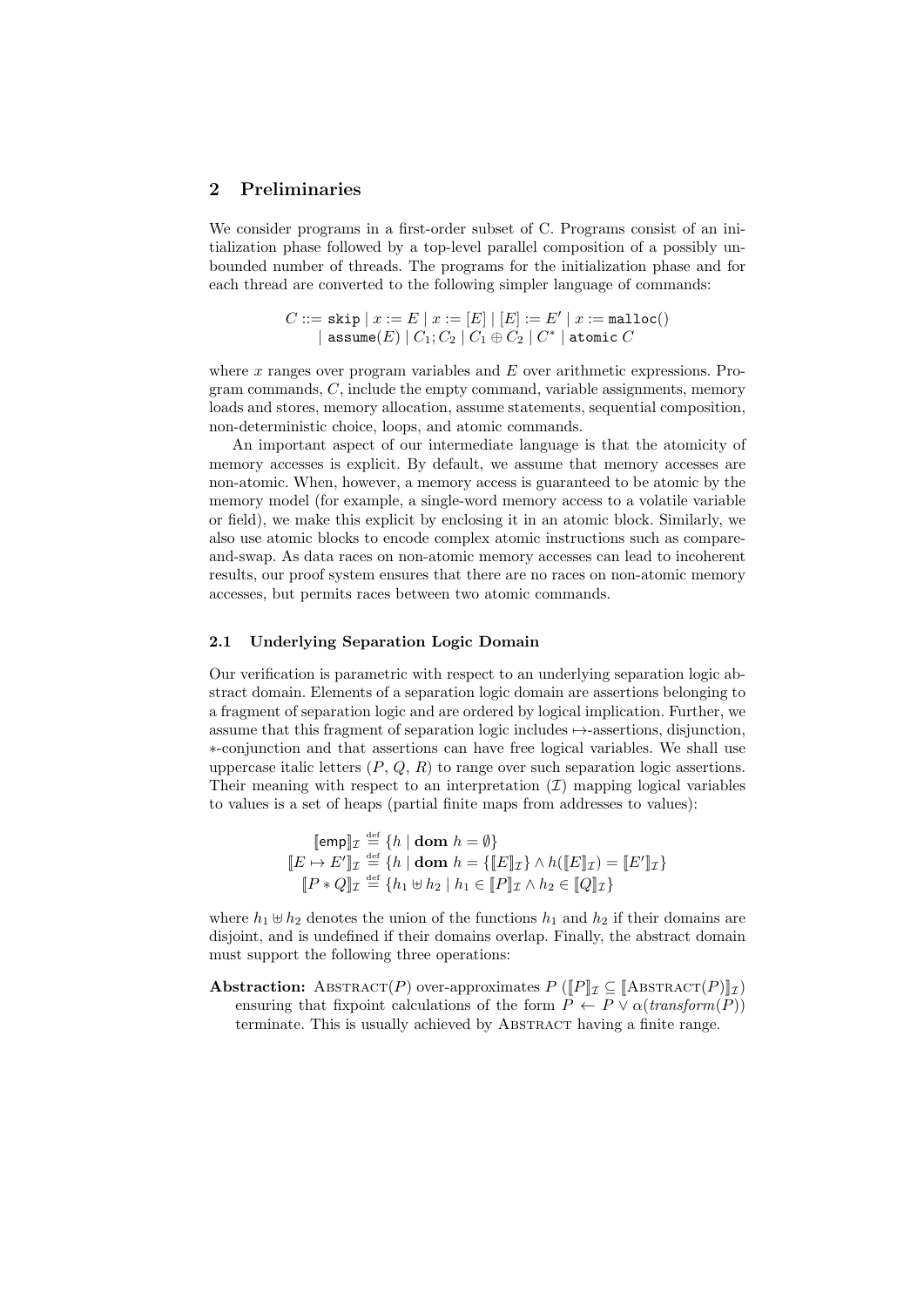- (Must-)Subtraction: SUBTRACT( $P, Q, A$ ) is an enhanced entailment checking procedure and is also known as 'frame inference' [2]. It takes two assertions  $(P, Q)$  and a set of logical variables  $(A)$  that are implicitly existentially quantified in Q. Subtraction tries to find an assertion F such that  $P \implies$  $\exists A. Q * F.$  If such an assertion exists, it returns it; otherwise, it throws an exception (usually resulting in a verification failure). Note that the frame  $F$ may provide witnesses for the existentially quantified variables A.
- May-Subtraction: MAY-SUBTRACT $(P, Q, R)$  takes three assertions P, Q, and  $R$  and returns an assertion  $S$  denoting the left-over state if  $Q$  and  $R$  are removed from P and the R-part is added back. Formally, for all  $\mathcal{I}, h_1$ , and  $h_2$ , if  $(h_1 \uplus h_2) \in [P]_{\mathcal{I}}$  and  $h_1 \in [Q]_{\mathcal{I}}$  and  $h_2 \in [R * true]_{\mathcal{I}}$ , then  $h_2 \in [S]_{\mathcal{I}}$ . May-subtraction is an overapproximation of the separation logic formula  $(Q \rightarrow \mathbb{R}) \wedge (R \ast \mathsf{true})$ , where  $\neg \mathbb{R}$  is the 'septraction' operator [20, 5].

The difference between SUBTRACT and MAY-SUBTRACT is rather important. SUBTRACT( $P, Q, \emptyset$ ) proves that Q can be removed from P and returns the remaining part of the state. In contrast, MAY-SUBTRACT $(P, Q, \text{emp})$  considers all the ways that  $Q$  might be removed from  $P$  and returns the remaining parts of the state. Consider the following example:

*Example 1.* Let  $P \equiv x \mapsto 1 * y \mapsto 2$ ,  $Q \equiv a \mapsto b$ . Calling SUBTRACT $(P, Q, \emptyset)$ would throw an exception because  $P$  does not imply that  $a$  is allocated. In contrast, MAY-SUBTRACT(P, Q, emp) would return  $(a = x \land b = 1 \land y \mapsto 2)$   $\lor$  $(a = y \wedge b = 2 \wedge x \mapsto 1)$ . Similarly, MAY-SUBTRACT(P, emp, Q) would return  $(a = x \wedge b = 1 \wedge x \mapsto 1 * y \mapsto 2) \vee (a = y \wedge b = 2 \wedge x \mapsto 1 * y \mapsto 2).$ 

During action inference, we shall use SUBTRACT to calculate the effect of the atomic commands of the current thread, and MAY-SUBTRACT to calculate the effect of interference (i.e., of the commands of the other threads).

Our implementation uses the abstract domains from Distefano et al. [6] and Vafeiadis [19] as underlying separation logic domains. For SUBTRACT, we used the entailment algorithm of Berdine et al. [2], and for MAY-SUBTRACT an improvement over the septraction elimination algorithm of Calcagno et al. [5], which is reported in Appendix A.

#### 2.2 RGSep

RGSep [20] is the program logic on top of which our verification is based. RGSep logically partitions the state of the program into a number of (disjoint) components, which are called regions. Each thread owns one region for its local data, and there is also one region containing data that is shared among threads. RGSep assertions describe only the shared region and the current thread's region and are given by the following grammar:

$$
p,q ::= P_{\text{L}} * \boxed{P_{\text{S}}} \ | \ p \vee q \ | \ \exists x. \ p
$$

The first assertion form says that the thread's local state satisfies  $P_L$  and that the shared state is disjoint and satisfies  $P<sub>S</sub>$ . Formally,

$$
[\![P_{\text{L}} * \boxed{P_{\text{S}}}\!]_{\mathcal{I}} \stackrel{\text{def}}{=} \{ (h_{\text{L}}, h_{\text{S}}) \mid h_{\text{L}} \in [\![P_{\text{L}}]\!]_{\mathcal{I}} \land h_{\text{S}} \in [\![P_{\text{S}}]\!]_{\mathcal{I}} \land \text{defined}(h_{\text{L}} \uplus h_{\text{S}}) \}
$$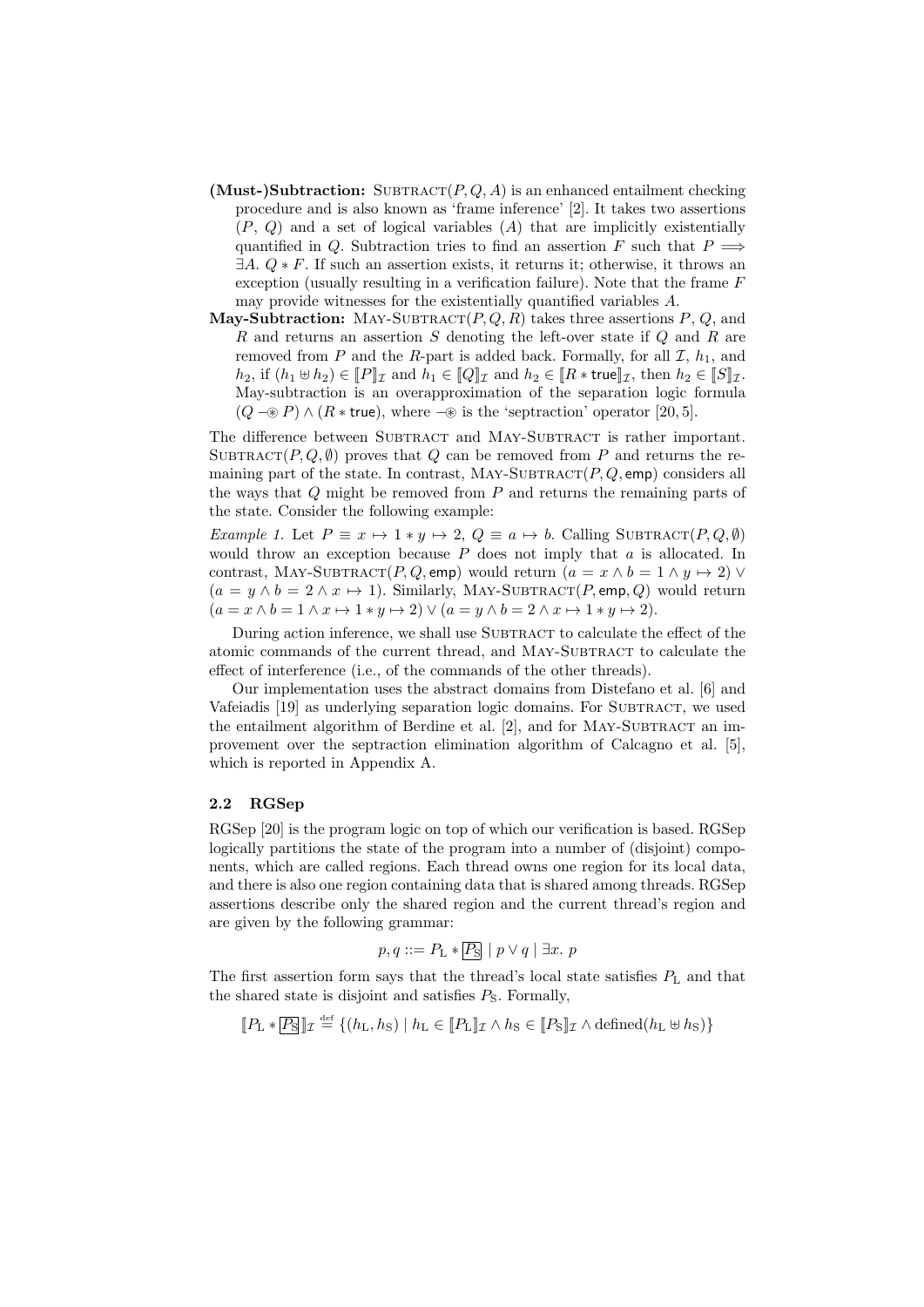Note that the separation logic formulas  $P<sub>L</sub>$  and  $P<sub>S</sub>$  can have common variables. Such common variables keep track of the correlation between each thread's local state and the shared state. In contrast, there is no way of expressing correlations between the local states of two threads.

The concurrent behaviour of a thread is abstracted by a set of preconditionpostcondition pairs,  $P \rightsquigarrow Q$ , known as actions. Actions summarise what modifications the atomic statements of a thread can perform on the shared state. Their semantics is formally defined as follows:

$$
\mathcal{A}[\![P \leadsto Q]\!] \stackrel{\text{def}}{=} \{ (s \uplus s_0, s' \uplus s_0) \mid \exists \mathcal{I}. \ \ s \in [\![P]\!]_{\mathcal{I}} \land s' \in [\![Q]\!]_{\mathcal{I}} \}
$$

The action's precondition and postcondition describe only the part of the state that changes; the remaining part  $(s_0)$  is assumed not to change, and is not further constrained. The assertions  $P$  and  $Q$  can have some free logical variables (in the domain of  $\mathcal{I}$ ): these are implicitly existentially quantified and their scope extends over both P and Q.

In this paper, we extend the notion of actions with a context assertion,  $R$ , restricting when the action can execute. Contexts are very useful during action inference and, in particular, for defining a good join operation (see §4). Formally, their meaning is:

$$
\mathcal{A}[\![R\mid P \leadsto Q]\!] \stackrel{\text{def}}{=} \mathcal{A}[\![P \leadsto Q]\!] \cap \mathcal{A}[\![P * R \leadsto Q * R]\!]
$$
  
=  $\{(s \uplus s_0, s' \uplus s_0) \mid \exists \mathcal{I}. \ \ s \in [\![P]\!]_{\mathcal{I}} \land s' \in [\![Q]\!]_{\mathcal{I}} \land s_0 \in [\![R * \text{true}]\!]_{\mathcal{I}}\}$ 

The meaning of a set of actions is the reflexive and transitive closure of the union of the meanings of the individual actions:

$$
\llbracket \{a_1,\ldots,a_n\}\rrbracket \stackrel{\text{def}}{=} (\mathcal{A}\llbracket a_1\rrbracket \cup \ldots \cup \mathcal{A}\llbracket a_n\rrbracket)^*
$$

Reflexive and transitive closure models any arbitrary interleaving of any number of repetitions of the actions  $a_1$  to  $a_n$ .

RGSep judgments are of the form  $Rely$ ,  $Guar \vdash_{RGSen} \{p\} C \{q\}$ , where  $Rely$ and *Guar* are sets of actions and p and q are RGSep assertions. Informally, this specification says that if the initial state satisfies  $p$  and all environment transitions are included in *Rely*, then (*a*) C does not fault, (*b*) all of C's transitions are included in *Guar*, and  $(c)$  if  $C$  terminates, then the final state satisfies  $q$ . RGSep provides a collection of proof rules for deriving such judgments, which we omit for brevity. These can be found in [20, 18].

Stabilization. An important requirement of the RGSep proof rules is that certain assertions appearing in the proof of a thread are stable under the rely condition. Stability is formally defined as follows:

Definition 1 (Stability). *An assertion* P *about the shared state is* stable *under the binary relation* R*, if and only if interference with* R *cannot falsify* P*: i.e. for all*  $\mathcal{I}, s, s', \text{ if } s \in [P]_{\mathcal{I}} \text{ and } (s, s') \in R, \text{ then } s' \in [P]_{\mathcal{I}}.$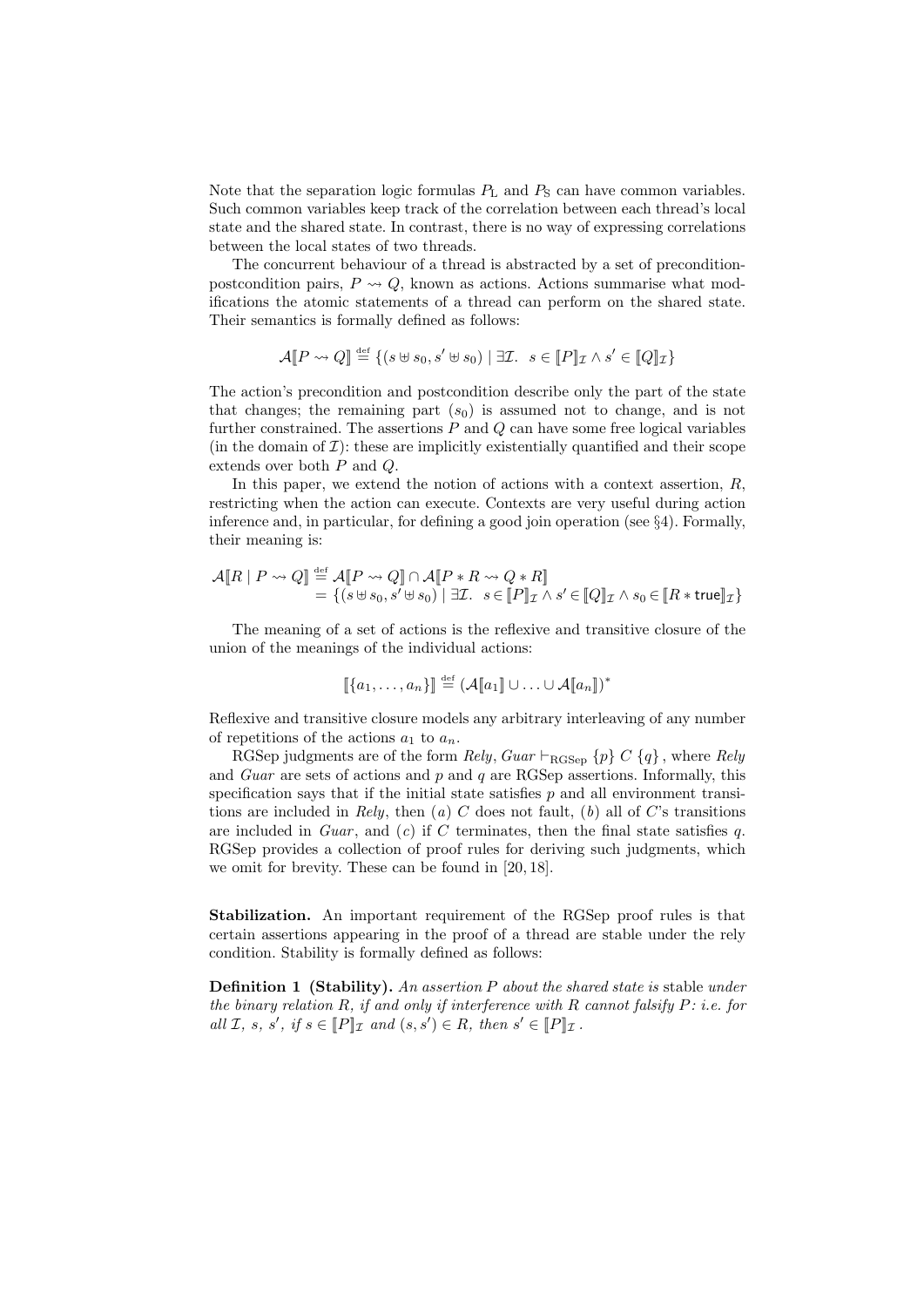# Algorithm 1  $STABILITY(S, Rely)$

1: repeat 2:  $S_{old} \leftarrow S$ <br>3: for all (*i* 3: for all  $(R | P \rightsquigarrow Q) \in \text{Rely do}$ <br>4.  $S \leftarrow S \vee \text{ABSTBACT}(\text{May-Su})$  $S \leftarrow S \vee \text{ABSTRACT}(\text{MAY-SUBTRACT}(S, P, R) * Q)$ 5: until  $S = S_{old}$ 6: return  $S$ 

Given a rely condition *Rely* and a possibly unstable assertion S, Alg. 1 computes a weaker assertion  $S'$  that is stable under  $Rely$ . It does so by taking into account interference with each action in *Rely* until a fixpoint is reached. To ensure that the fixpoint calculation converges, we apply abstraction at each loop iteration.

**Theorem 1 (Stabilization Soundness).** If  $\text{STABILITY}(S, Rely) = S'$ , then for *all*  $\mathcal{I}, \llbracket S \rrbracket_{\mathcal{I}} \subseteq \llbracket S' \rrbracket_{\mathcal{I}}$  *and*  $S'$  *is stable under Rely.* 

The proof of this theorem follows directly from the definitions of stability, RGSep actions, and the specification of MAY-SUBTRACT.

Note that the execution time of  $STABILITY(S, Rely)$  is linear in the number of actions in *Rely*. Since stabilization is the most time-consuming component of action inference, it is important that action inference infers small sets of actions. We shall return to this point in Sect. 4.

# 3 Action Inference Algorithm

A library consists of an initialization method, *init*, and a number of access methods, *Ms*, which can be executed concurrently after the initialization method has finished. The most general concurrent client of a library is defined as follows:

Definition 2 (Most General Client). *The* most general client *of a library executes its initialization method followed by an unbounded number of threads, each executing any number of the access methods in any order:*

$$
\operatorname{MGC}(init, \{C_1, \ldots, C_n\}) \stackrel{\text{def}}{=} init; \|(C_1 \oplus \ldots \oplus C_n)^*
$$

The most general client over-approximates all legal clients of the library in that concrete clients will use the module in a more constrained way than the most general client.

Some libraries require that their methods are called in a more constrained fashion than the most general client above. For example, a lock library typically assumes that threads do not attempt to acquire any locks that they already hold nor to release any locks that they do not hold. These requirements can be formalized with a simple state machine per thread describing which methods the thread is allowed to call at each time. To verify the lock library, one can encode the state machine in the body of the acquire and release methods using an auxiliary thread-local variable.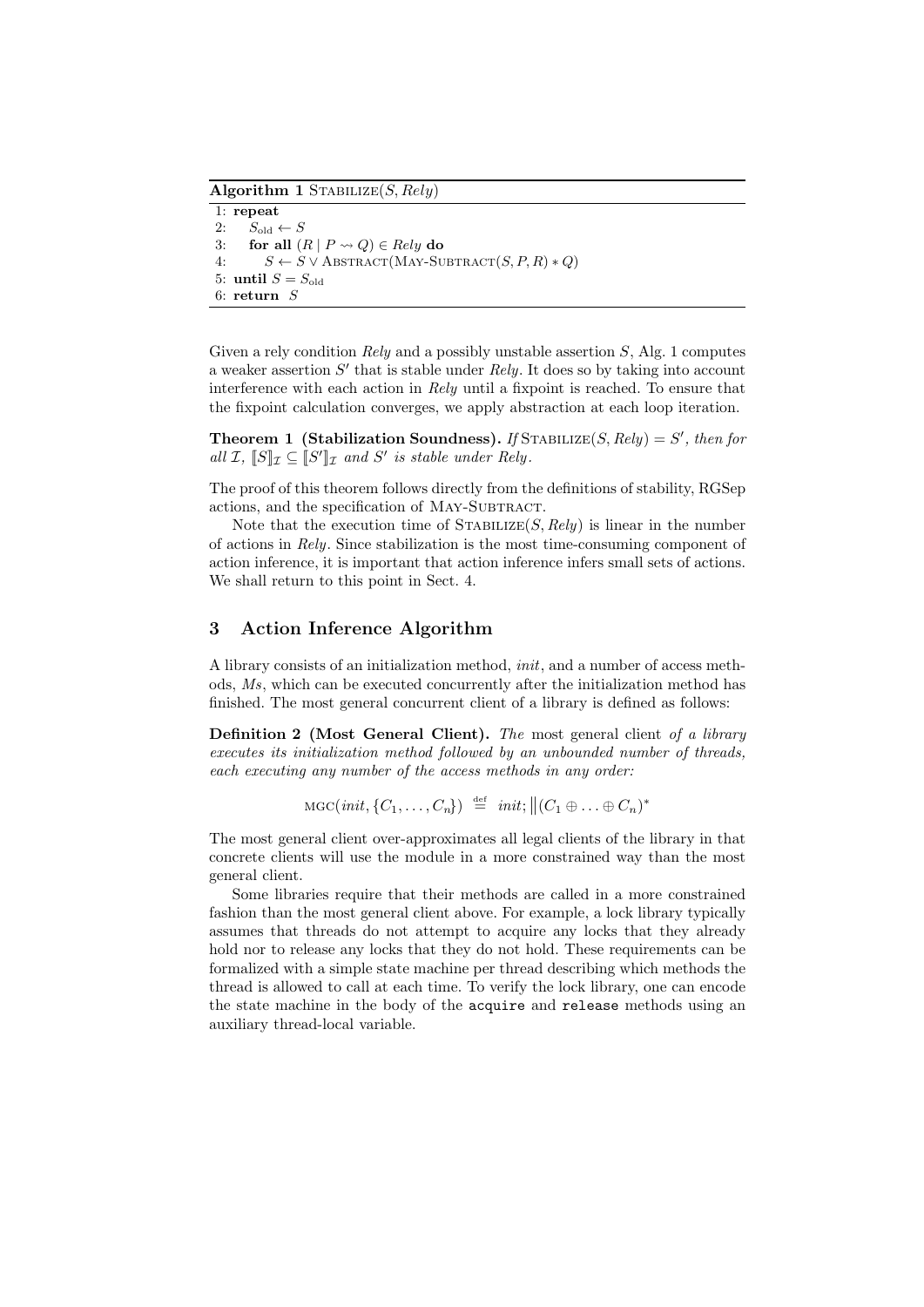#### Algorithm 2 Infer-Actions(*init*, *Ms*)

```
1: G \leftarrow \emptyset2: (−,Inv) ← Symb-Exec(emp, ∅, init)
 3: repeat
 4: G_{old} \leftarrow G<br>5: Inv \leftarrow ST5: Inv \leftarrow \text{STABILITY}(Inv, G)<br>6: for all C \in Ms do
 6: for all C \in Ms do<br>7: (G_{\text{new}} -) \leftarrow SYN7: (G_{\text{new}}, -) \leftarrow \text{SYMB-EXEC}(\boxed{\text{Inv}}], G, C)<br>8: G \leftarrow G \cup G_{\text{new}}G \leftarrow G \cup G_{\text{new}}9: until G = G_{old}10: return (G,Inv)
```

| <b>Algorithm 3</b> Memory reads: SYMB-EXEC( $\exists z. P_L * \overline{P_S}$ , $Rely, x := [E]$ ) |  |  |  |  |  |
|----------------------------------------------------------------------------------------------------|--|--|--|--|--|
|                                                                                                    |  |  |  |  |  |
|                                                                                                    |  |  |  |  |  |
|                                                                                                    |  |  |  |  |  |
|                                                                                                    |  |  |  |  |  |
|                                                                                                    |  |  |  |  |  |
|                                                                                                    |  |  |  |  |  |
|                                                                                                    |  |  |  |  |  |

Infer-Actions (see Alg. 2) takes a library and computes the total interference caused by its access methods  $(G)$  and its data structure invariant  $(Inv)$ by considering the library's most general client and doing a fixpoint computation. The algorithm assumes that clients of the library cannot directly access the library's internal state; thus, there is no external rely condition.

To calculate the interference produced by a command, Infer-Actions calls our new symbolic execution procedure, Symb-Exec. This takes a precondition p, a rely  $R$ , and a command  $C$  and tries to prove memory safety returning a guarantee G and a postcondition q such that  $R, G \vdash_{\text{RGSen}} \{p\} C \{q\}$ . If SYMB-EXEC $(p, R, C)$  fails to prove memory safety, then it returns ERROR.

We consider memory safety to be the most basic property that all programs should have, and thus fail verification if this property cannot be established. In addition to memory safety, however, action inference can prove much more interesting properties, such as data structure invariants, and discharge usersupplied assertions.

Symbolic execution is defined by induction on the command, C.

Memory Reads. When symbolic execution encounters a memory read (see Alg. 3), it tries to apply the memory read axiom of separation logic. If it is a nonatomic read, the memory location must be in the local state: this is to prevent race conditions. Otherwise, if the read is inside an atomic block (e.g. because the read is atomic, or it used to implement a complex atomic instruction such as CAS), the memory location can also be in the shared state. As memory reads do not change the heap, the guarantee condition is empty. If Symb-Exec cannot prove that the memory cell exists, it returns Error. This is consistent with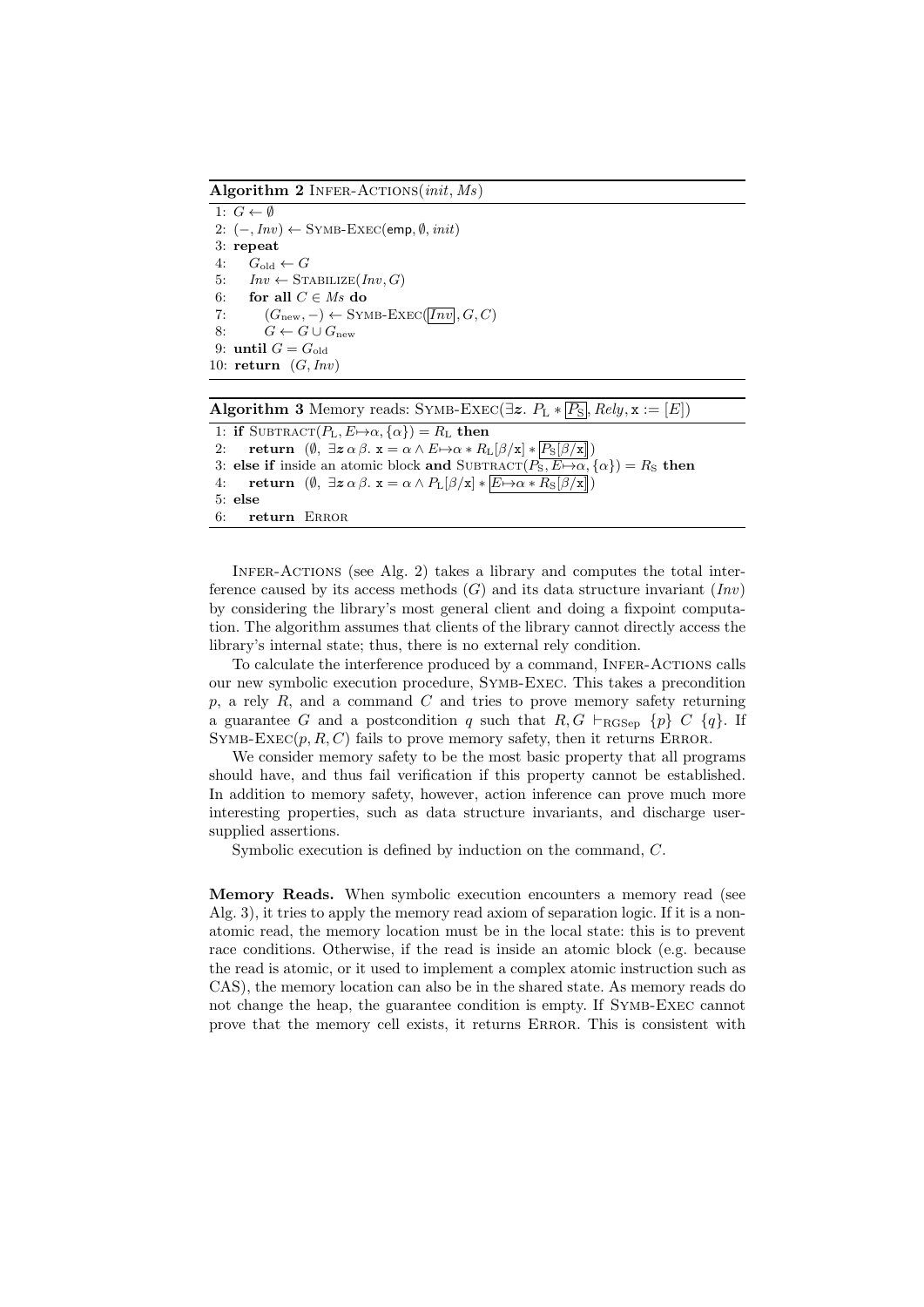Algorithm 4 Memory writes: SYMB-EXEC( $\exists z. P_L * [P_S], \text{Rely}, [E] := E'$ )

1: if SUBTRACT $(P_L, E \mapsto \alpha, {\alpha}$ ) =  $R_L$  then<br>2: return  $(\emptyset, \exists z, E \mapsto E' * R_L * |\overline{P_S})$ return  $(\emptyset, \exists z. E \rightarrow E' * R_L * \overline{P_S})$ 3: else if inside an atomic block and SUBTRACT $(P_S, E \mapsto \alpha, {\alpha}$ ) = R<sub>S</sub> then 4:  $(P_{\text{L},S}, P') \leftarrow \text{REACHABLE-SPLIT}(P_{\text{L},E} \mapsto E')$ 4:  $(P_{\text{L2S}}, P_{\text{L}}') \leftarrow \text{REACHABLE-SPLIT}(P_{\text{L}}, E \rightarrow E')$ 5:  $act \leftarrow A-ABS(R_S | E\mapsto \alpha \rightsquigarrow E\mapsto E' * P_{L2S})$ <br>6: return  $({act}, \exists z, P'_t * \overline{E\mapsto E'} * P_{L2S} * P'_t$  $6:$  **return**  $(\{act\}, \exists z. P'_{L} * | E \rightarrow E' * P_{L2S} * R_{S})$ 7: else 8: return ERROR

the standard memory model, where programs fail when they access unallocated memory.

If the precondition is disjunctive, Symb-Exec does the obvious case split:

$$
\begin{array}{ll}\text{SYMB-EXEC}(\bigvee_i \exists \boldsymbol{z}_i. \ P_i * \overline{Q_i}, \mathit{Rely}, \boldsymbol{x} := [E]) \stackrel{\text{def}}{=} \\ \text{for each } i \text{ do} \\ (G_i, q_i) \leftarrow \text{SYMB-EXEC}(\exists \boldsymbol{z}_i. \ P_i * \overline{Q_i}, \mathit{Rely}, \boldsymbol{x} := [E]) \\ \text{return } (\bigcup_i G_i, \ \bigvee_i q_i) \end{array}
$$

Memory Writes. If the precondition is disjunctive, symbolic execution does the same case split as for memory reads above. For non-disjunctive preconditions, see Alg. 4. If the write is local, it does not affect the shared state; so  $G = \emptyset$ . If, however, the write is on the shared state (and hence the write is required to be within an atomic block), then its effect is an action, *act*, which might include some transfer of ownership that re-adjusts the boundary between the local and the shared states. The algorithm relies on a simple reachability heuristic to decide how to re-adjust this boundary. After the memory write, any part of the local state that is reachable from  $E'$  is accessible from the shared memory location  $E$ . and thus can be accessed by other threads. Therefore, symbolic execution splits the local assertion  $P_{\rm L}$  into two parts:  $P_{\rm L2S}$  that becomes shared, and  $P'_{\rm L}$  that remains local.

As a final step, symbolic execution calls action abstraction, A-ABS, which over-approximates the inferred action. Its input an action  $R \mid P \leadsto Q$  and returns a larger action  $R' \mid P' \leadsto Q'$ ; i.e.  $\mathcal{A}[\![R \mid P \leadsto Q] \!] \subseteq \mathcal{A}[\![R' \mid P' \leadsto Q'] \!]$ . Over-approximation is necessary in order to ensure convergence of the algorithm.

Our implementation of A-Abs consists of two steps. First, it existentially quantifies over local program variables and forgets any pure facts involving them. Second, it applies the underlying abstraction of the separation logic domain to R, P, and Q. We have also experimented with a more aggressive abstraction that removes any list segments appearing in the context. This was partly motivated by our experience: actions containing list segments are rarely needed in manual proofs. Nevertheless, they are necessary for some examples.

Other Program Constructs. Dealing with the other constructs is easy and follows directly from the corresponding RGSep proof rules (see Alg. 5).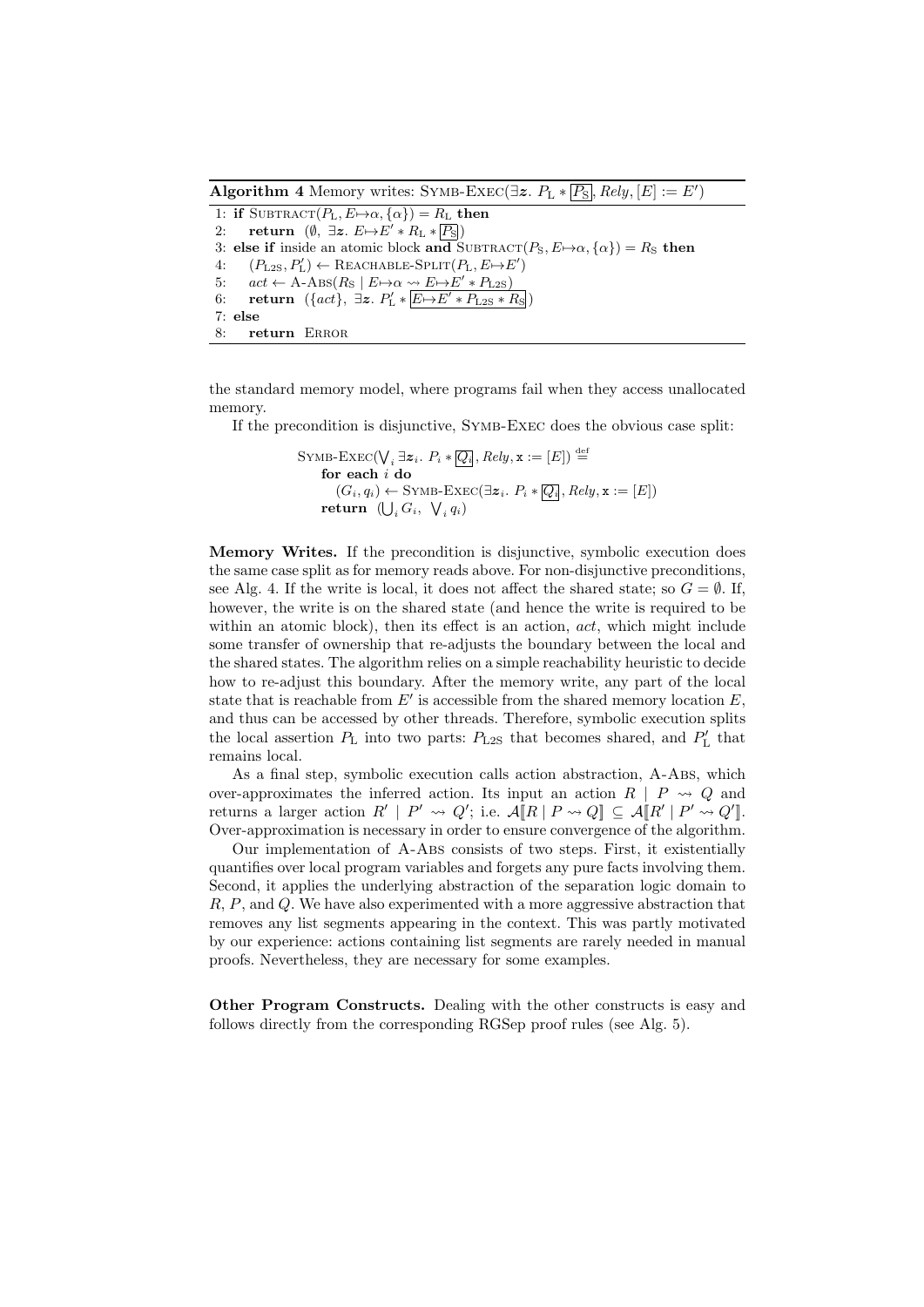- Assignments: For simplicity, we assume that all shared variables are allocated in the heap. This is easy to achieve by a preprocessing step which allocates global variables at statically known memory addresses, converting any assignments to global variables into memory writes. Thus, the remaining assignments affect only local variables, and their guarantee condition is empty.
- Allocation Commands: Allocated cells are part of the local state.
- **Sequencing:** The guarantee condition of a sequential composition,  $C_1$ ;  $C_2$ , is the union of the guarantee conditions of the two commands,  $C_1$  and  $C_2$ .
- **Choice:** Similarly, the guarantee condition of  $C_1 \oplus C_2$  is the union of the guarantee conditions of the two branches,  $C_1$  and  $C_2$ .
- Loops: Calculating the loop invariant involves a standard fixpoint computation which applies widening after each iteration. The guarantee condition of the loop is the guarantee condition of the last iteration in the fixpoint computation. To ensure that the fixpoint converges, at each iteration  $p$  is abstracted by performing the abstraction of the underlying separation logic domain (ABSTRACT) to all its  $P_L$  and  $P_S$  components.
- Atomic Commands: Symbolic execution runs the body of the atomic command assuming that there is no interference  $(Rely = \emptyset)$  and then does a stabilization step to take into account interference from other threads. The guarantee condition of the atomic block is just the guarantee condition of its body.

Symbolic execution and action inference are sound in the following sense:

Theorem 2 (Symbolic Execution Soundness). *If* Symb-Exec(p, *Rely*, C) *returns*  $(G, q)$ *, then Rely*,  $G \vdash_{\text{RGSep}} \{p\} C \{q\}$ *.* 

Theorem 3 (Action Inference Soundness). *If* Infer-Actions(*init*, *Ms*) *returns*  $(G, Inv)$ *, then*  $\emptyset, G \vdash_{\text{RGSen}} \{\text{emp} \}$  MGC(*init, Ms*)  $\{\overline{Inv}\}$ *.* 

To prove these theorems, we first have to prove the following simpler lemma:

**Lemma 1.** *If* SYMB-EXEC( $p$ ,  $\emptyset$ ,  $C$ ) *returns* ( $G$ ,  $q$ ), *then*  $\emptyset$ ,  $G \vdash_{\text{RGSep}} \{p\}$   $C \{q\}$ .

This follows from the RGSep proof rule for atomic blocks and the proof rules in Section 4.2 of Vafeiadis's thesis [18]. The theorems then follow easily from the RGSep proof rules [20] and from Lemma 1.

Incompleteness. There are three sources of incompleteness to consider.

First, without auxiliary variables rely-guarantee reasoning is intentionally incomplete. This incompleteness is exactly what makes rely-guarantee reasoning tractable. In practice, auxiliary variables are rarely needed for the sort of programs we have looked at. (None of the memory safety benchmarks of Sect. 5 needed auxiliary variables, except that in the algorithms using locks we modelled locks as storing the identifier of the thread holding the lock. In the linearizability benchmarks, auxiliary variables are used as part of the specification.) Symbolic execution does not attempt to infer such auxiliary variables.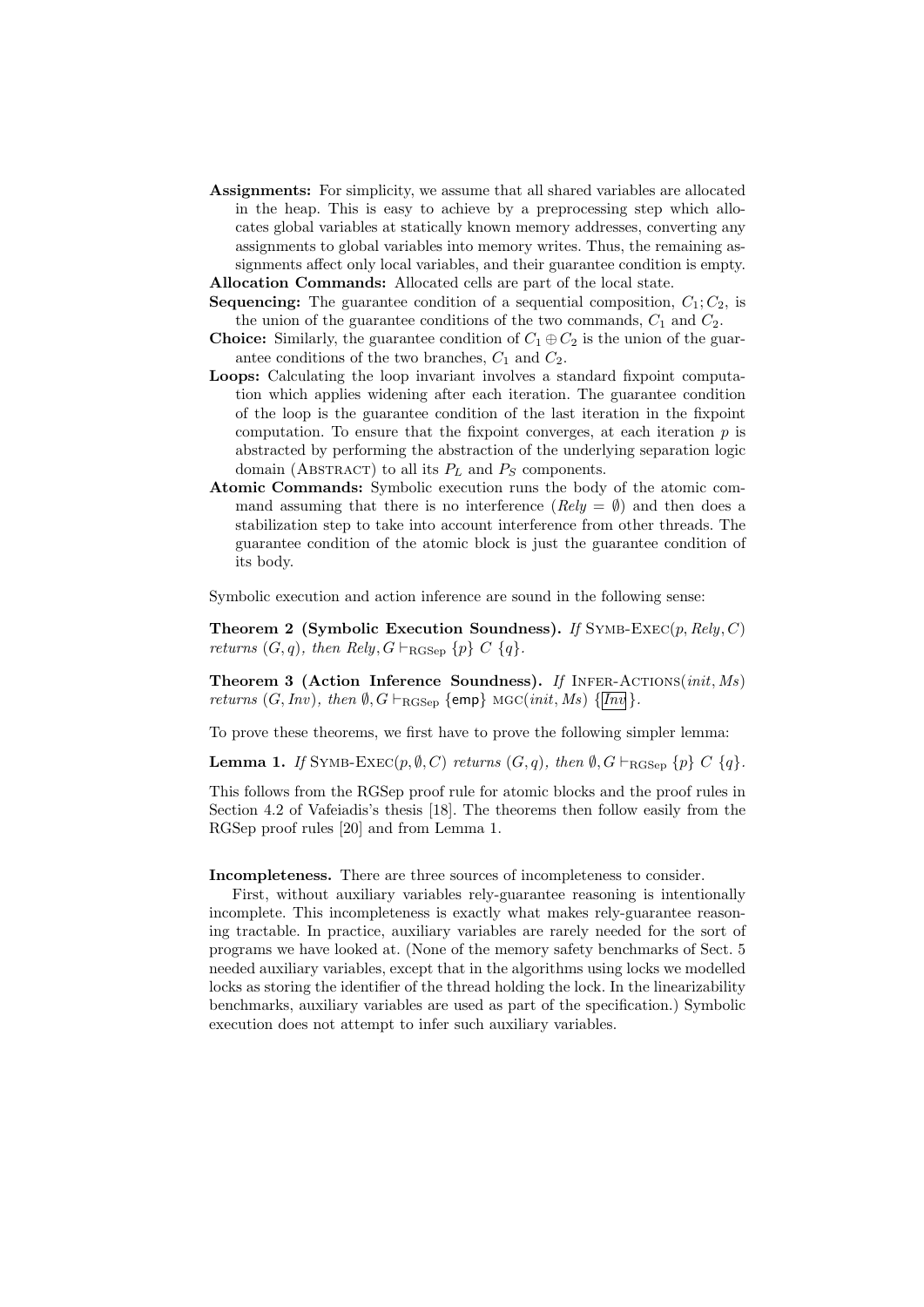Algorithm 5 SYMB-EXEC(*p*, *Rely*, *C*) where  $p \equiv \bigvee_i \exists z_i$ .  $P_i * \boxed{Q_i}$ 

```
1: if C is skip then
 2: return (\emptyset, p)3: else if C is assume(E) then
  4: return (\emptyset, \bigvee_i \exists z_i. E \neq 0 \land P_i * \boxed{Q_i})5: else if C is x := E then
  6: return (\emptyset, \bigvee_i \exists z_i \ldotp \exists \beta \ldotp x = E[\beta/x] \land P_i[\beta/x] * \boxed{Q_i[\beta/x]})7: else if C is x := \text{malloc}() then
  8: return (\emptyset, \bigvee_i \exists z_i \cdot \exists \alpha \beta \cdot x \mapsto \alpha * P_i[\beta/x] * Q_i[\beta/x])9: else if C is (C_1; C_2) then
10: (G_1, q_1) \leftarrow \text{SYMB-EXEC}(p, Rely, C_1)<br>11: (G_2, q_2) \leftarrow \text{SYMB-EXEC}(q_1, Rely, C_2)11: (G_2, q_2) \leftarrow \text{SYMB-EXEC}(q_1, Rely, C_2)<br>12: return (G_1 \cup G_2, q_2)return (G_1 \cup G_2, q_2)13: else if C is (C_1 \oplus C_2) then<br>14: (G_1, g_1) \leftarrow SYMB-EXEC(n.
14: (G_1, q_1) \leftarrow \text{SYMB-EXEC}(p, Rely, C_1)<br>15: (G_2, q_2) \leftarrow \text{SYMB-EXEC}(p, Relu, C_2)15: (G_2, q_2) \leftarrow \text{SYMB-EXEC}(p, Rely, C_2)<br>16: return (G_1 \cup G_2, q_1 \vee q_2)return (G_1 ∪ G_2, q_1 ∨ q_2)17: else if C is (C_0)^* then
18: repeat
19: p_{old} \leftarrow p<br>20: (G_{new}, p)20: (G_{\text{new}}, p) \leftarrow \text{ABS-POST}(\text{SYMB-EXEC}(p, Rely, \text{skip} \oplus C_0))<br>21: until p = p_{\text{old}}until p = p_{old}22: return (G \vee G_{\text{new}}, p)23: else if C is atomic C_0 then
24: (G, \bigvee_i \exists x_i \ldotp P_i * Q_i) \leftarrow \text{SYMB-EXEC}(p, \emptyset, C_0)25: return (G, \bigvee_i \exists x_i \ldotp P_i * \boxed{\text{STABILITY}(Q_i, Rely)})
```
Second, symbolic execution of atomic blocks is incomplete if the body of an atomic block contains an execution path with more than one memory write. For example, consider the atomic block atomic (  $[a] := 10$ ;  $[b] := 10$ ). Assuming the two memory locations a and b were initialized to  $\alpha$  and  $\beta$  respectively, then the atomic block does the action:

$$
A \stackrel{\text{def}}{=} (\text{emp} \mid \text{a} \rightarrow \alpha * \text{b} \rightarrow \beta \leadsto \text{a} \rightarrow 10 * \text{b} \rightarrow 10)
$$

However, calling Symb-Exec would return two actions:

$$
G \stackrel{\text{def}}{=} \{ (\mathbf{b} \mapsto \beta \mid \mathbf{a} \mapsto \alpha \leadsto \mathbf{a} \mapsto 10), \ (\mathbf{a} \mapsto 10 \mid \mathbf{b} \mapsto \beta \leadsto \mathbf{b} \mapsto 10) \}
$$

It is easy to show that  $\llbracket \{A\} \rrbracket \subsetneq \llbracket G \rrbracket$ . Action A can be simulated by doing the two actions of G in sequence. In the other direction, G allows us to change one field at a time, whereas A demands that both fields are modified in one step.

Normally this form of incompleteness is harmless because atomic commands arise from a single memory read, write or CAS and hence contain at most one memory write. More advanced atomic commands, such as those due to a DCAS or ones containing assignments to auxiliary variables, can contain more than one memory writes. To deal with such atomic commands precisely we introduce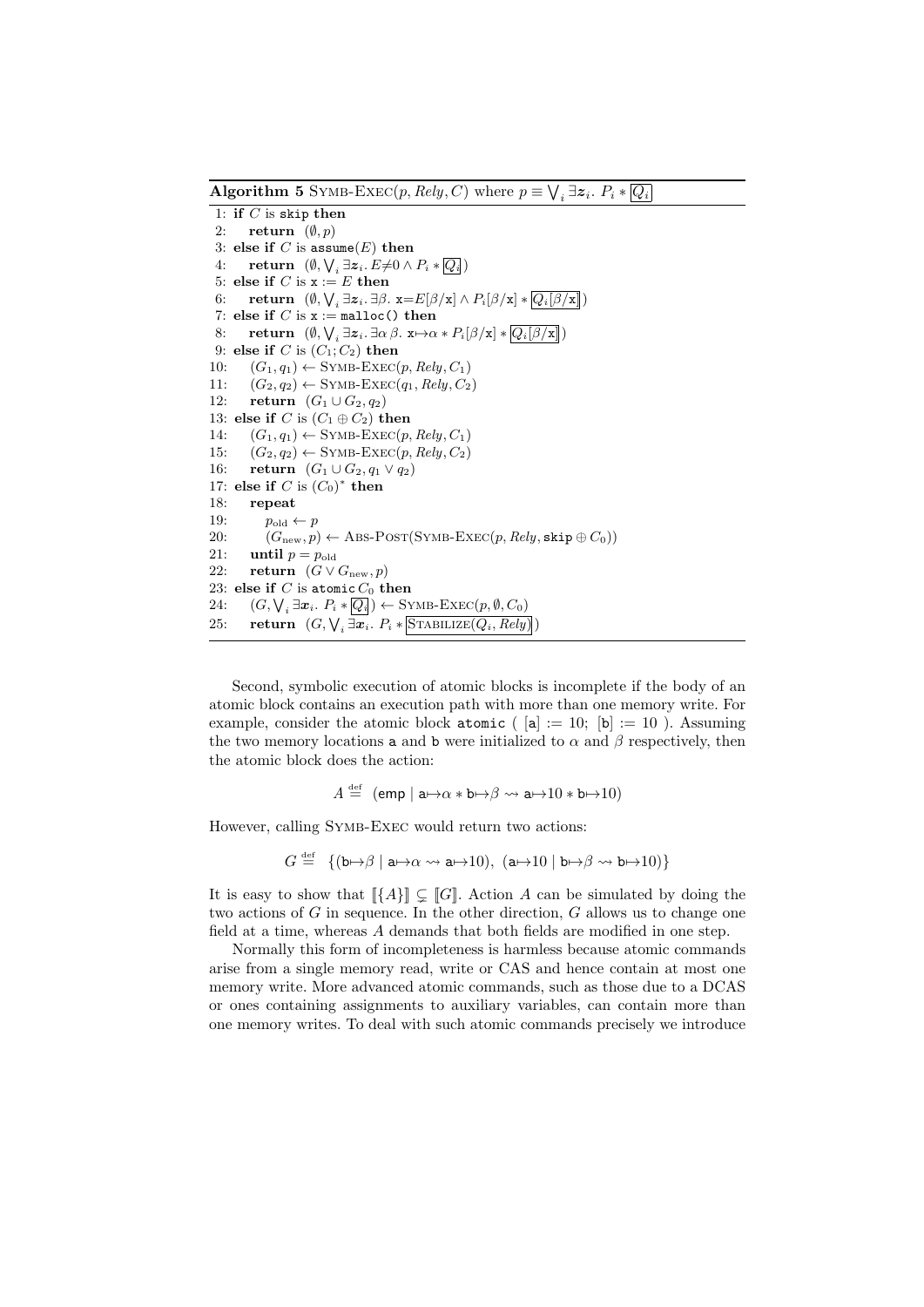a parallel memory write command, which writes to multiple heap locations in one step. This is analogous to the parallel assignment statement present in some programming languages. Symbolic execution of parallel memory writes executes each write separately, but collects all the updates together and returns one action describing all the updates.

Third, the sub-procedures used by the analysis are often incomplete. This includes SUBTRACT, MAY-SUBTRACT, the abstraction of separation logic assertions and of RGSep actions, and the reachability heuristic for deciding ownership transfer. From all these, incompleteness arising from the abstraction of separation logic assertions is the most frequent.

Small Example. To illustrate our symbolic execution and action inference algorithms, consider a trivial shared stack which supports only a push operation:

$$
\begin{array}{l} \mathit{init} \stackrel{\mathrm{def}}{=} \mathsf{S} := \mathtt{malloc}(); \ [\mathsf{S}] := \mathtt{NULL} \\ \mathit{push} \stackrel{\mathrm{def}}{=} \mathsf{y} := \mathtt{malloc}(); \ \mathsf{b} := \mathtt{false}; \\ \begin{pmatrix} \mathsf{assume}(\neg \mathsf{b}); \ \mathsf{atomic}\langle \mathsf{x} := [\mathsf{S}]\rangle; \ \mathsf{atomic}\langle [\mathsf{y}] := \mathsf{x}\rangle; \\ \mathsf{atomic}\left(\mathsf{t} := [\mathsf{S}]; \left(\begin{array}{c} (\mathtt{assume}(\mathsf{t} = \mathsf{x}); [\mathsf{S}] := \mathsf{y}; \mathsf{b} := \mathtt{true}) \\ \oplus \ \mathsf{assume}(\mathsf{t} \neq \mathsf{x}) \end{array}\right) \right) \end{array};
$$

The stack is implemented as a linked list starting from address S. The initialization method, *init*, creates an empty stack. The method *push* creates a new node (y) and tries to add it at the beginning of the stack using a compare&swap (CAS) instruction inside a loop. The big atomic block inside the loop results from desugaring the CAS instruction. Similarly, the variable b arises from a break statement.

Let us execute action inference on this example:  $SYMB-EXEC(emp, *0*, init)$ returns the postcondition  $S \rightarrow \text{NULL}$ . As every assertion is stable under the empty rely, stabilization does nothing and returns the same assertion. Then, action inference calls  $\text{SYMB-EXEC}(\overline{S \mapsto \text{NULL}}, \emptyset, \text{push})$ . Symbolically executing the first two commands of *push* results in the state  $\exists \alpha$ .  $\neg$ b \* y $\neg$  $\alpha$  \*  $\boxed{S \rightarrow \text{NULL}}$ .

Now consider the loop of *push*. The first memory read is from the shared state and gives us the postcondition:  $\exists \alpha \cdot x = \text{NULL} * \neg b * y \mapsto \alpha * \boxed{S \mapsto \text{NULL}}$ . Next, there is a local write, which gives the postcondition:  $x=NULL \times \overline{\neg b * y \rightarrow x} * \overline{S \rightarrow NULL}$ . Then, there is the big atomic block representing a CAS. After the memory read,  $t := [S]$ , we get:  $t = x * x = NULL * \neg b * y \rightarrow x * \overline{S \rightarrow NULL}$ . Therefore, from the two conditional branches, only the first one is possible. In this branch, the memory write is shared; so symbolic execution has to compute an action. According to reachability heuristic, the memory cell  $y \mapsto x$  becomes shared, as it is reachable from y. The postcondition is  $t=x * x=NULL * \neg b * S \rightarrow y * y \rightarrow NULL$  and the inferred action is

$$
A_1 \stackrel{\text{def}}{=} \text{emp} \mid S \mapsto \text{NULL} \rightsquigarrow S \mapsto y * y \mapsto \text{NULL}
$$

Then, as b becomes true, symbolic execution exits the loop, and returns.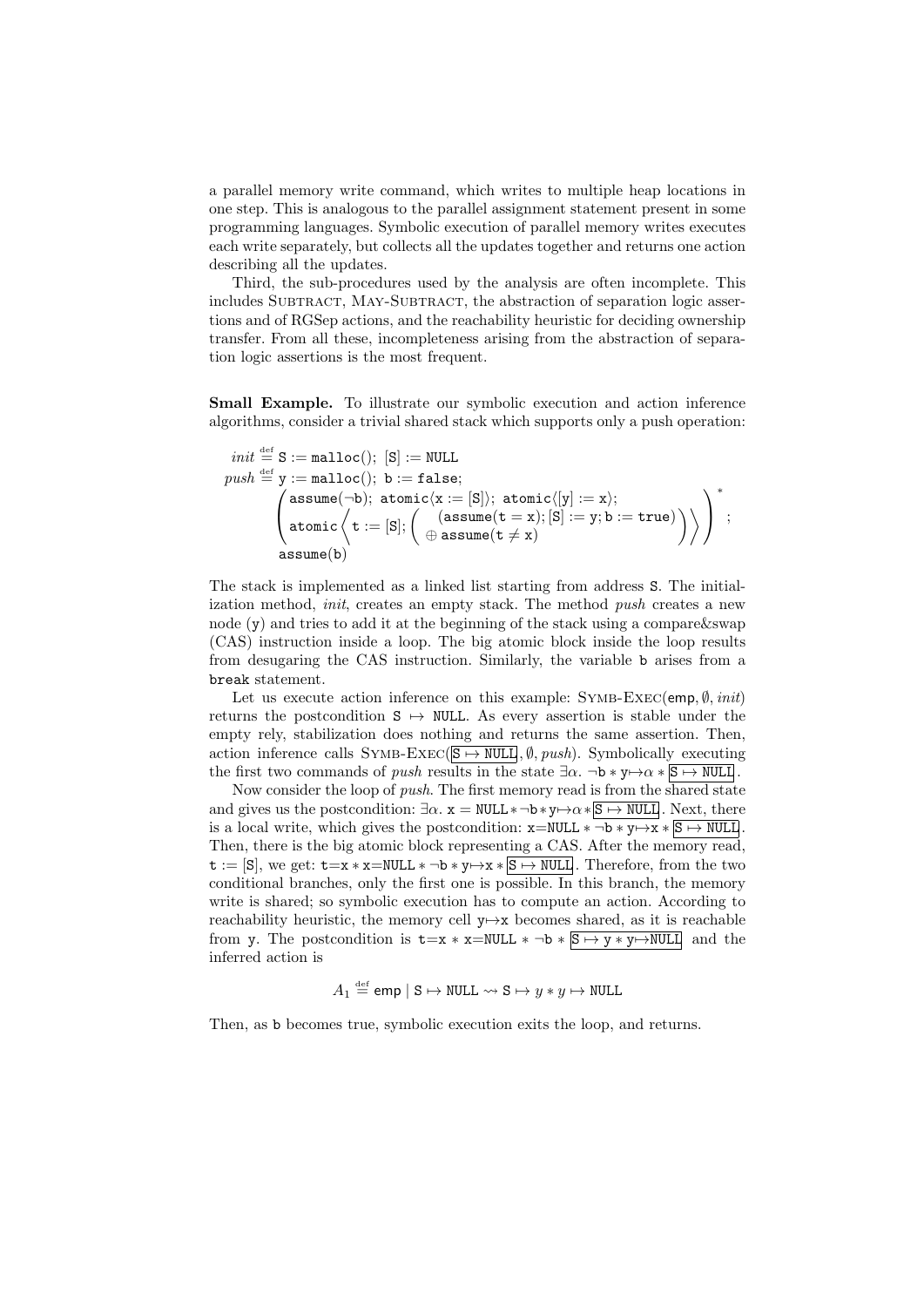Therefore, in the first iteration of its fixpoint loop, action inference has computed  $G = \{A_1\}$  and  $Inv = S \rightarrow NULL$ . In the second iteration, *Inv* is no longer stable. Stabilization returns  $Inv = (\mathbf{S} \mapsto \mathbf{NULL} \vee \exists y. \ \mathbf{S} \mapsto y * y \mapsto \mathbf{NULL})$ , and symbolic execution also returns the action  $A_2 \stackrel{\text{def}}{=} x \mapsto \text{NULL} \mid \text{S} \mapsto x \rightsquigarrow \text{S} \mapsto y * y \mapsto x.$ In the third iteration,  $Inv$  becomes  $listseq(S, NULL)^1$  and symbolic execution also returns:  $A_3 \stackrel{\text{def}}{=} \textit{listseg}(x,0) \mid S \mapsto x \leadsto S \mapsto y * y \mapsto x$ . In the fourth iteration, *Inv* is already stable, and symbolic execution returns no new actions. Therefore, action inference terminates after four iterations and having found three actions.

### 4 Non-Standard Join

As presented above, the Infer-Actions and Symb-Exec algorithms use set union to combine sets of actions. Using set union, however, produces too many actions, many of which are unnecessary. For instance, in the stack example above, the actions  $A_1$  and  $A_2$  are both included in the action  $A_3$ , and hence are unnecessary once  $A_3$  is discovered.

As remarked in Sect. 2, having a large set of actions makes stabilization calculations slower, which in turn slows down action inference. More importantly, however, the output of action inference becomes difficult to read and slows down any verification procedures that use action inference as their first step (e.g. [9]).

Therefore, we shall replace set union with a more aggressive join operation. The idea is to define a 'lossless' join that removes actions that are already included in other actions. Note that there is a natural inclusion order on actions: action a is semantically included in action b if and only if  $\mathcal{A}[\![a]\!] \subseteq \mathcal{A}[\![b]\!]$ . In general, testing whether  $\mathcal{A}[[a]] \subseteq \mathcal{A}[[b]]$  is undecidable. We can, however, define the following decidable approximation to action inclusion:

**Definition 3.**  $(R_1 | P_1 \leadsto Q_1) \sqsubseteq (R_2 | P_2 \leadsto Q_2)$  *if and only if there exists a substitution*  $\sigma$  *of the logical variables such that*  $P_1 = \sigma(P_2)$ *,*  $Q_1 = \sigma(Q_2)$ *, and*  $R_1 \vdash \sigma(R_2) * \text{true}.$ 

It is easy to check that if  $a \subseteq b$ , then  $\mathcal{A}[[a]] \subseteq \mathcal{A}[[b]]$ . To calculate  $(R_1 | P_1 \leadsto$  $Q_1$ )  $\subseteq$   $(R_2 | P_2 \rightarrow Q_2)$ , we run first order unification to find a substitution  $\sigma$ such that  $P_1 = \sigma(P_2)$  and  $Q_1 = \sigma(Q_2)$ , and then call SUBTRACT $(R_1, \sigma(R_2), \emptyset)$ to decide whether  $R_1 \vdash \sigma(R_2) * \text{true}.$ 

*Example 2.* Consider the actions  $A \stackrel{\text{def}}{=} (\mathbf{v} \mapsto 3 \mid \mathbf{x} \mapsto 0 \leadsto \mathbf{x} \mapsto 1)$ ,  $A' \stackrel{\text{def}}{=} (\mathbf{x} \mapsto 0 \ast \mathbf{x} \mapsto 0 \ast \mathbf{x} \mapsto 0$  $y \mapsto 3 \leadsto x \mapsto 1 * y \mapsto 3$ , and  $B \stackrel{\text{def}}{=} (x \mapsto a \leadsto x \mapsto 1)$ . Clearly,  $\mathcal{A}[\![A]\!] = \mathcal{A}[\![A']\!] \subseteq \mathcal{A}[\![B]\!]$ , because A and A' allow us to write 1 to x only when it previously contained  $0$ and y contained 3, whereas  $B$  allows us to write 1 to x regardless of the original value of x and the value of y. It is also easy to check that  $A \sqsubseteq B$ ; just take  $\sigma$  to be the substitution mapping a to 0. In contrast,  $A' \not\sqsubseteq B$ ,  $A \not\sqsubseteq A'$ , and  $A' \not\sqsubseteq A$ . In principle, we could have defined a finer approximation to inclusion so that

<sup>1</sup> The list segment comes from applying Distefano's abstraction to the formula  $\exists uz. S \mapsto y * y \mapsto z * z \mapsto \text{NULL}$ , which arises during the initial stabilization.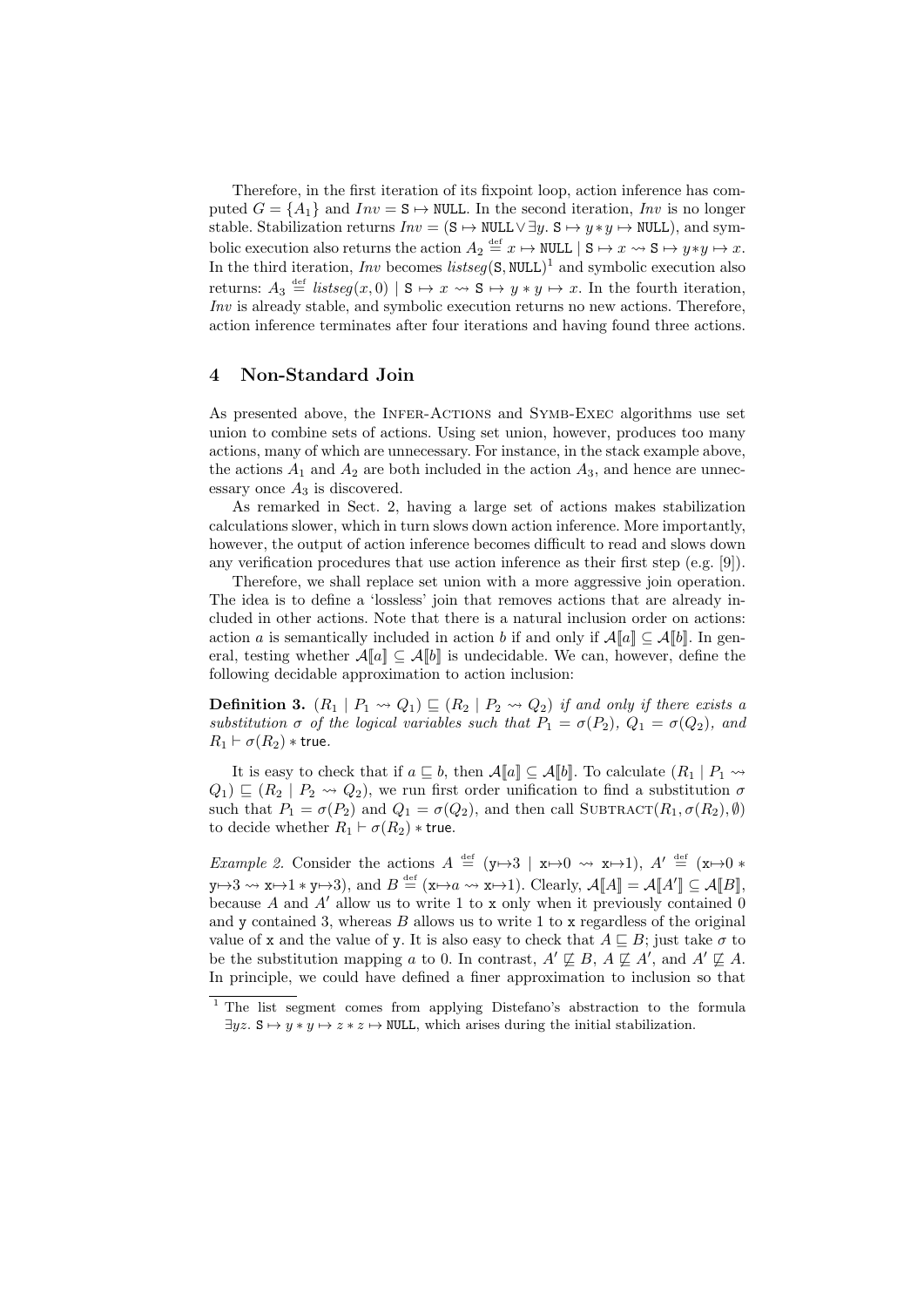| Data structure                                      | No join |           |         |                | Lossless join Man |        |                |
|-----------------------------------------------------|---------|-----------|---------|----------------|-------------------|--------|----------------|
|                                                     |         | $\#I \#A$ | Time    |                | $\#I \#A $        | Time   | #A             |
| Treiber stack [17]                                  | 4       | 5         | 0.09s   | 4              | $\overline{2}$    | 0.08s  | $\overline{2}$ |
| $\overline{\text{M}\&\text{S}}$ two-lock queue [13] | 5       | 26        | 0.33s   | 5              | 12                | 0.25s  | 6              |
| $M\&S$ non-blocking queue [13]                      | 5       | 10        | 1.69s   | 5              | 6                 | 1.45s  | 3              |
| DGLM non-blocking queue [7]                         | 5       | 12        | 2.23s   | 5              | 8                 | 1.97s  | 3              |
| Lock-coupling list $[10]$                           | 4       | 21        | 0.98s   | 4              | 10                | 0.81s  | 4              |
| $\overline{\text{Optimistic}}$ list [10]            | 5       | 30        | 109.06s | 5              | 10                | 52.29s | 4              |
| Lazy list $[10]$                                    | 5       | 48        | 59.98s  | 5              | 13                | 26.21s | 5              |
| $CAS$ -based set [21]                               | 3       | 9         | 24.74s  | $\mathcal{D}$  | 5                 | 8.80s  | 3              |
| DCAS-based set [21]                                 | 2       | 6         | 0.31s   | $\overline{2}$ | 4                 | 0.27s  | $\overline{2}$ |

Fig. 1. Verification times for the memory safety benchmarks.

| Data structure                | No join |    |        |   | Lossless join Man |                                             |   |
|-------------------------------|---------|----|--------|---|-------------------|---------------------------------------------|---|
|                               |         |    |        |   |                   | $\pm I \# A$ Time $\pm I \# A$ Time $\pm A$ |   |
| Treiber stack [17]            | 4       | 5. | 0.14s' | 4 | $\overline{2}$    | 0.09s                                       |   |
| M&S two-lock queue $[13]$     | 6       | 39 | 0.70s  |   | 13                | 0.48s                                       |   |
| $M&S$ non-blocking queue [13] | 6       | 14 | 4.37s  |   |                   | 3.76s                                       | 3 |
| DGLM non-blocking queue [7]   |         | 16 | 4.88s  |   | 9                 | 4.22s                                       | 3 |

Fig. 2. Verification times for the linearizability benchmarks.

the latter three inclusions were also true, but such a finer approximation would have been significantly slower to compute. Instead, we simply avoid generating problematic actions such as A'.

From this computable check for action inclusion, we define the following 'lossless' join operator:

$$
A \sqcup \{b\} \stackrel{\text{def}}{=} \text{ if } \exists a \in A. \ b \sqsubseteq a \text{ then } A \text{ else } \{b\} \cup \{a \in A \mid a \not\sqsubseteq b\}
$$

$$
A \sqcup \{b_1, \ldots, b_n\} \stackrel{\text{def}}{=} (\cdots (A \sqcup \{b_1\}) \sqcup \ldots) \sqcup \{b_n\}
$$

The join  $A \sqcup B$  inserts the actions of B into A one at a time. For every such action,  $b$ , if it is already included in  $A$ , it is discarded; otherwise,  $b$  is added into A and every action of A that is included in b is removed.

Finally, we prove that join does not forget any information.

**Lemma 2.** For all sets of actions A and B,  $[A \sqcup B] = [A \cup B]$ .

The proof of this lemma follows from the observation that if  $a \subseteq b$ , then  $[\{a, b\}] = [\{b\}]$ . Lemma 2 means that we can replace union by the lossless join in the INFER-ACTIONS and SYMB-EXEC algorithms without any loss in precision.

# 5 Evaluation

We have run action inference on a number of fine-grained concurrent algorithms from the literature. For the first set of benchmarks (Fig. 1), we have proved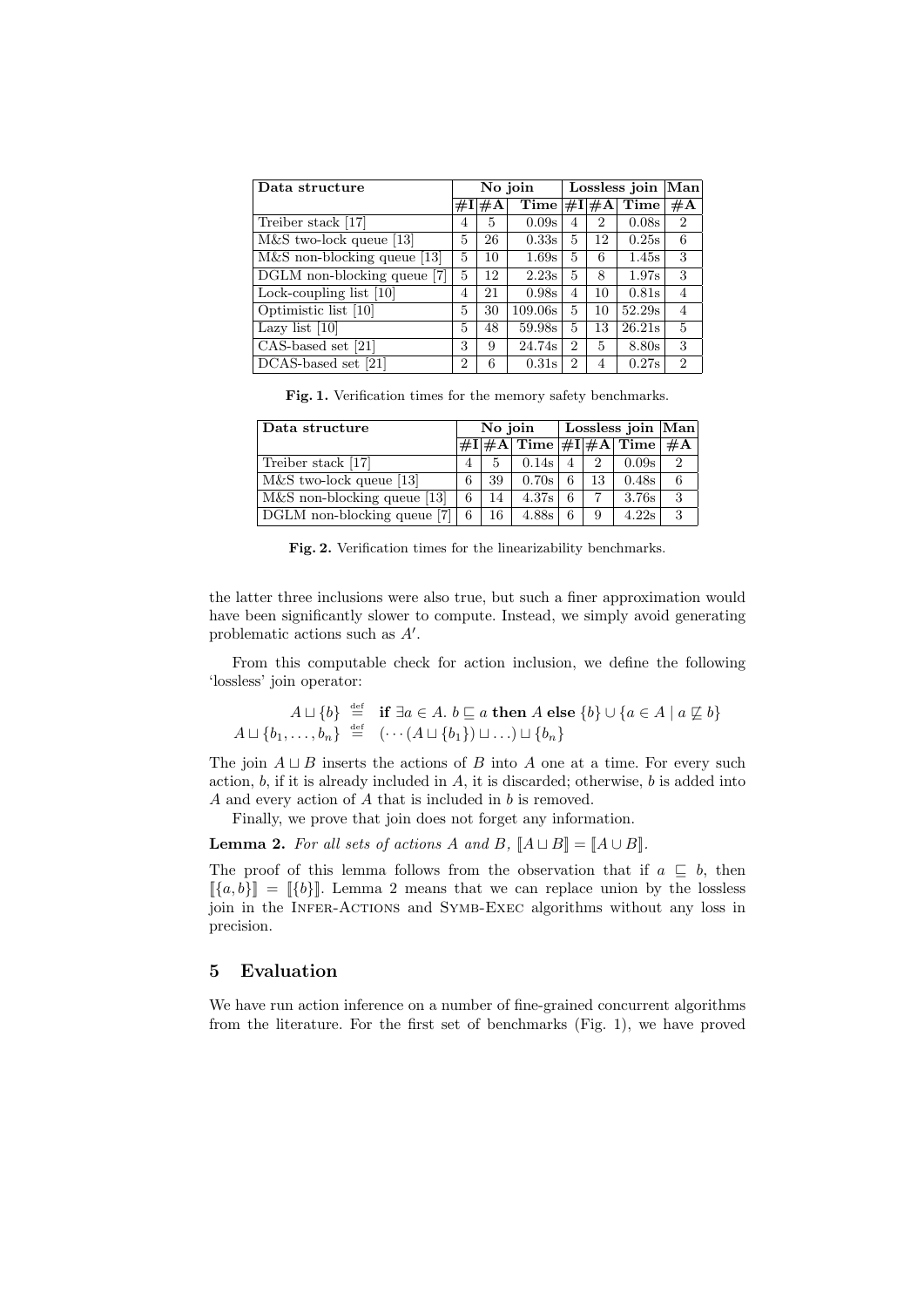memory safety and inferred the expected data structure shape invariants (e.g., in all cases we can show the data structures are acyclic). For the second set of benchmarks (Fig. 2), we have taken the stack and queue algorithms from Fig. 1 and have proved linearizability using the method described in [19, 1], which is to instrument the algorithms by manually inserting auxiliary code describing the linearization points of each algorithm.

We have run our tool in two modes: with no join enabled, and with lossless join enabled. For each run, we have recorded the number of iterations that INFER-ACTION takes in order to reach a fixpoint  $(\#I)$ , the number of actions inferred  $(\#A)$ , and the total verification time (Time). The final column reports the minimum number of actions needed for a manual proof of the algorithm. The tests were conducted on a 3.4GHz Pentium 4 processor running Windows Vista.

Enabling join significantly reduces the number of actions inferred, and hence also the verification times especially for the more difficult benchmarks. The number of actions inferred using the lossless join is still quite larger than what would have been written by hand. This is mainly due to a number of unnecessary case splits present in the set of inferred actions. Normally, enabling lossless join does not affect the number of iterations taken by INFER-ACTION. This is expected, because the action set calculated using lossless join is semantically equivalent to the set calculated using normal set union. Somewhat counter-intuitively, however, the CAS-based set example finishes in fewer iterations when lossless join is used. This is probably due to the incompleteness of entailment checking between separation logic formulas.

Trying to further reduce the number of inferred actions, we have experimented with a more aggressive action abstraction that drops all list segments from the actions' contexts. While this abstraction works well for most of the examples, the resulting actions are too weak to prove functional correctness of the linked list benchmarks. (They are sufficient for proving memory safety.)

Other Uses of Action Inference. Action inference has already been used as a subcomponent in two related verification procedures. The first use was in verifying liveness properties of non-blocking algorithms by Gotsman et al. [9]. There, one first runs action inference to prove memory safety and to compute a set of RGSep actions. Then, one does a layered proof search attempting to show that certain actions are not executed infinitely often and that certain operations terminate. This proof search is quadratic in the number of inferred actions; so inferring few actions is necessary for achieving good performance.

The second use is in a new verification procedure for linearizability that does not require linearization point annotations. This procedure constructs a list of candidate linearization point assignments, and then searches through the list checking whether any of those assignments is valid. In this case, action inference is executed both as an initial phase in order to find candidate linearization point assignments and at each step of the proof search in order to determine whether a given linearization point assignment is valid. This procedure can verify the benchmarks in Fig. 2 within 10 seconds each.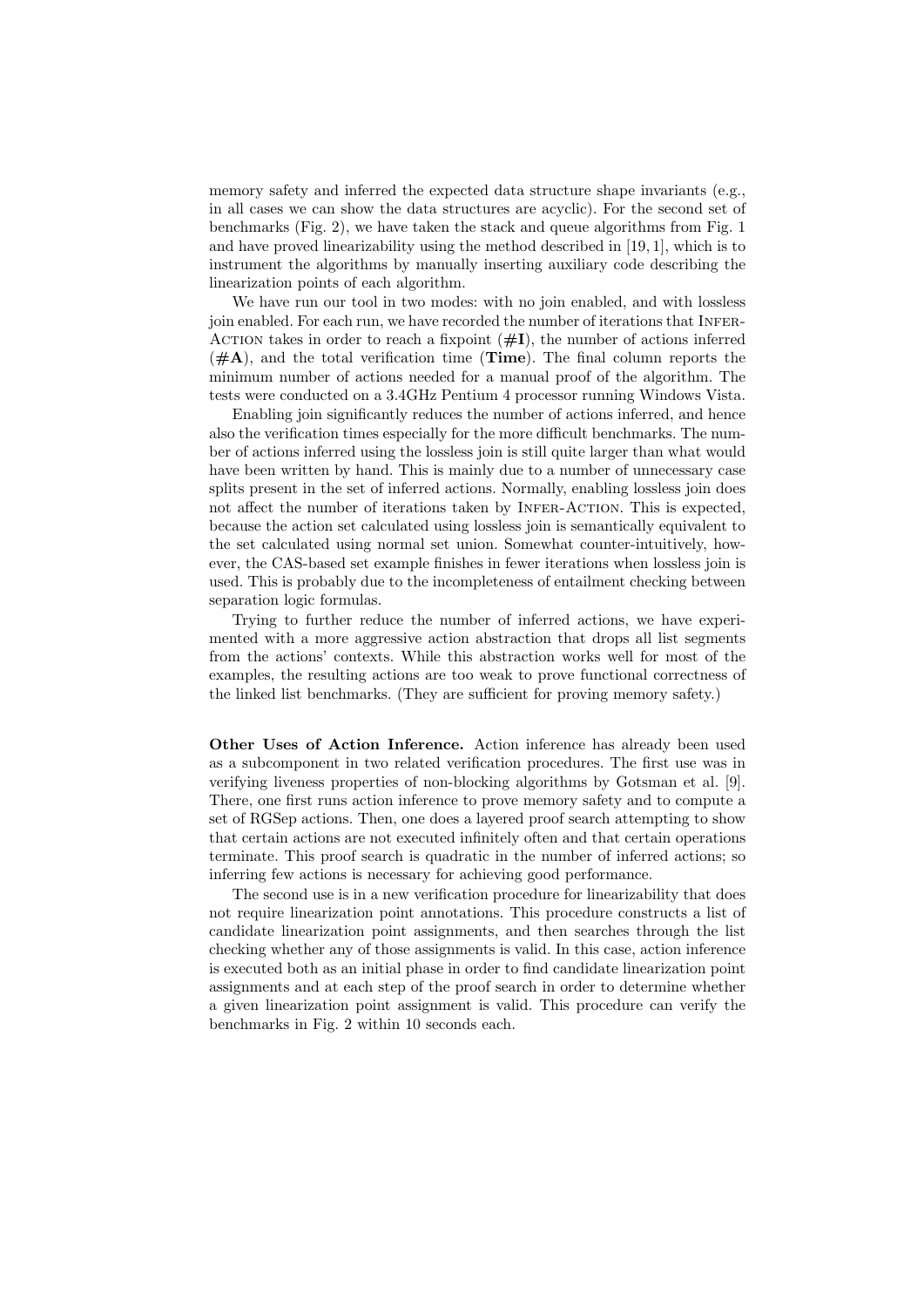#### 6 Related Work

Action inference extends the original work on RGSep shape analysis [5]. It is similar in spirit to the thread-local shape analysis by Gotsman et al. [8], but technically quite different. Both works attempt to verify one thread at a time and do a global fixpoint calculation to compute the interaction between threads. The major difference is that Gotsman calculates resource invariants, whereas we calculate a set of actions. The shift from invariants to sets of actions makes our method more expressive and thus able to reason about fine-grained concurrency, but also required us to introduce concepts such as stabilization. In contrast, Gotsman et al. can handle only coarse-grained concurrency.

Manevich et al. [12], Berdine et al. [3], and Segalov et al. [16] have developed a series of related shape analyses that suitably restrict the correlations between the states of different threads that are tracked. This gives them a very strong thread-modular flavour. Their main difference is that action inference does an abstract interpretation over both invariants and actions, whereas the other three analyses do abstract interpretation only over invariants. The second important difference is the underlying abstract domain: we use separation logic, whereas they use three value logic. Using action inference, we can verify roughly the same programs and properties as the other three analyses, but our verification times have so far been significantly faster.

#### 7 Conclusion

We have presented an algorithm for computing the interference caused by a program enabling us to verify safety properties of concurrent heap-manipulating programs. Our action inference algorithm forms the basis of more advanced verification methods for proving certain liveness properties [9] and linearizability.

In the future, we would like to apply action inference to larger and more complex concurrent libraries. The main technical obstacle in achieving this is to make the sequential shape analyses expressive enough to describe the invariants of such libraries. We would also like to consider program verification in the context of relaxed memory models, and to replace the reachability heuristic for determining ownership transfer with a more robust technique possibly based on footprint analysis [14] or bi-abduction [4].

Acknowledgements I would like to thank Alexey Gotsman, Matthew Parkinson, Mohammad Raza, Mooly Sagiv, and Hongseok Yang for useful discussions and comments, and especially the anonymous reviewers for their constructive and detailed feedback.

### References

1. Amit, D., Rinetzky, N., Reps, T., Sagiv, M., Yahav, E. Comparison under abstraction for verifying linearisability. In: Damm, W., Hermanns, H. (eds.) CAV 2007. LNCS, vol. 4590. Springer, Heidelberg (2007)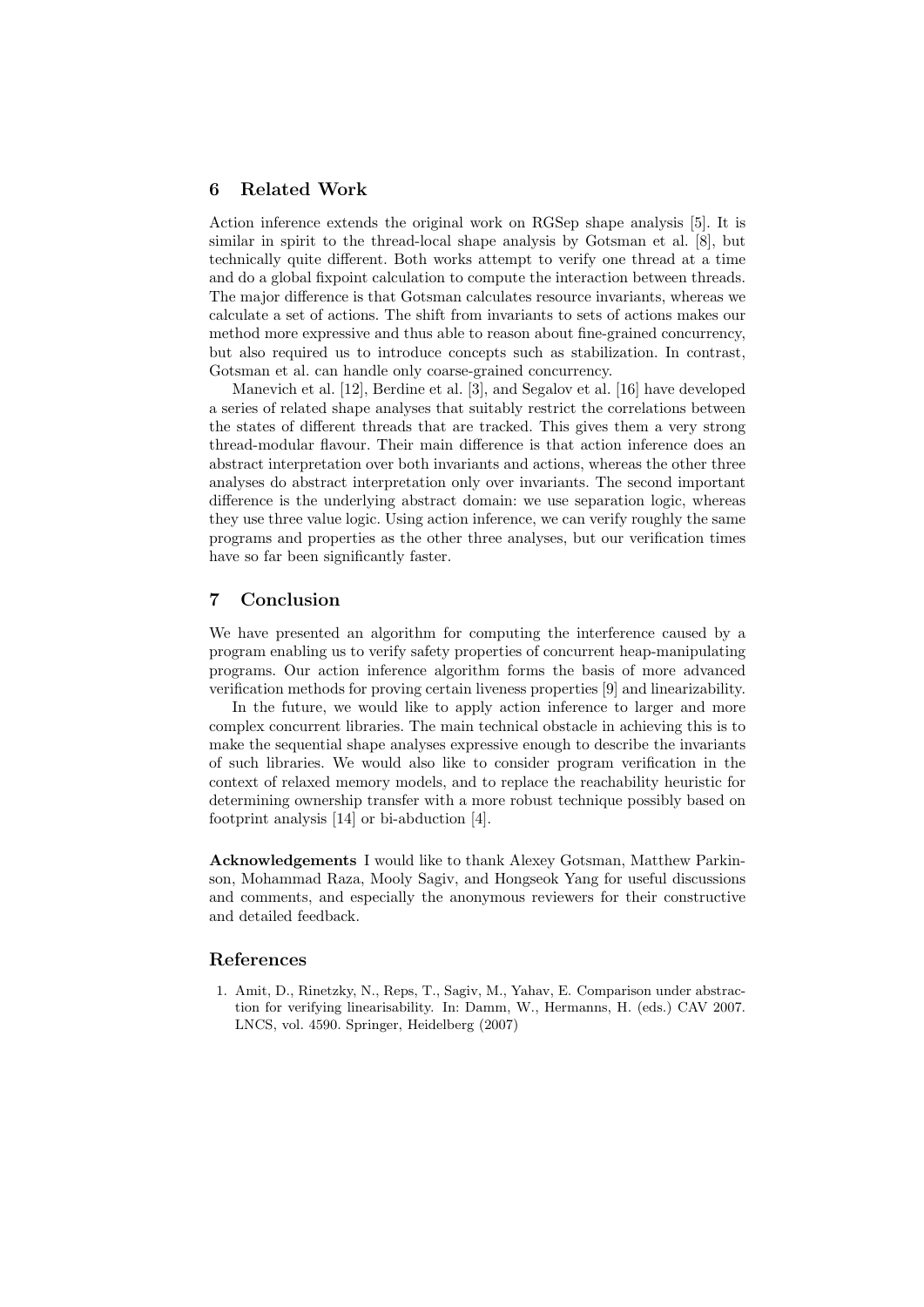- 2. Berdine, J., Calcagno, C., O'Hearn, P. W. Symbolic execution with separation logic. In: APLAS 2005. LNCS, vol. 3780, pp. 52–68. Springer, Heidelberg (2005)
- 3. Berdine, J., Lev-Ami, T., Manevich, R., Ramalingam, G., Sagiv, S. Thread quantification for concurrent shape analysis. In Gupta, A., Malik, S. (eds.) CAV 2008. LNCS, vol. 5123, pp. 399–413. Springer, Heidelberg (2008)
- 4. Calcagno, C., Distefano, D., O'Hearn, P.W., Yang, H. Compositional shape analysis by means of bi-abduction. In: POPL 2009, pp. 289–300. ACM (2009)
- 5. Calcagno, C., Parkinson, M., Vafeiadis, V. Modular safety checking for fine-grained concurrency. In: Nielson, H.R., Filé, G. (eds.) SAS 2007. LNCS, vol. 4634, pp. 233– 248. Springer, Heidelberg (2007)
- 6. Distefano, D., O'Hearn, P.W., Yang, H. A local shape analysis based on separation logic. In: Hermanns, H., Palsberg, J. (eds.) TACAS 2006. LNCS, vol. 3920, pp. 287–302. Springer, Heidelberg (2006)
- 7. Doherty, S., Groves, L., Luchangco, V., Moir, M. Formal verification of a practical lock-free queue algorithm. In: de Frutos-Escrig, D., Núñez, M. (eds.) FORTE 2004. LNCS, vol. 3235, pp. 97–114. Springer, Heidelberg (2004)
- 8. Gotsman, A., Berdine, J., Cook, B., Sagiv, M. Thread-modular shape analysis. In: PLDI 2007. ACM (2007)
- 9. Gotsman, A., Cook, B., Parkinson, M., Vafeiadis, V. Proving that non-blocking algorithms don't block. In: POPL 2009, pp. 16–28. ACM (2009)
- 10. Herlihy, M., Shavit, N. The Art of Multiprocessor Programming. Morgan Kaufmann (2008)
- 11. Jones, C.B. Specification and design of (parallel) programs. In: IFIP Congress, pp. 321–332 (1983)
- 12. Manevich, R., Lev-Ami, T., Ramalingam, G., Sagiv, M., Berdine, J. Heap decomposition for concurrent shape analysis. In Alpuente, M., Vidal, G. (eds.) SAS 2008. LNCS, vol. 5079, pp. 363–377. Springer, Heidelberg (2008)
- 13. Michael, M., Scott, M. Simple, fast, and practical non-blocking and blocking concurrent queue algorithms. In: PODC 1996. ACM (1996)
- 14. Raza, M., Calcagno, C., Gardner, P. Automatic parallelization with separation logic. In Castagna, G. (ed.) ESOP 2009. LNCS, vol. 5502, pp. 348–362. Springer, Heidelberg (2009)
- 15. Reynolds, J.C. Separation logic: A logic for shared mutable data structures. In: LICS, pp. 55–74. IEEE Computer Society (2002)
- 16. Segalov, M., Lev-Ami, T., Manevich, R., Ramalingam, G., Sagiv, M. Efficiently tracking thread correlations. In: APLAS 2009. Springer, Heidelberg (2009)
- 17. Treiber, R.K. Systems programming: Coping with parallelism. Technical Report RJ5118, IBM Almaden Res. Ctr., 1986.
- 18. Vafeiadis, V. Fine-grained concurrency verification. PhD dissertation, University of Cambridge Computer Laboratory. Tech. report UCAM-CL-TR-726 (2007)
- 19. Vafeiadis, V. Shape-value abstraction for verifying linearizability. In Jones, N.D., Müller-Olm, M. (eds.) VMCAI 2009. LNCS, vol. 5403, pp. 335–348. Springer, Heidelberg (2009)
- 20. Vafeiadis, V., Parkinson, M. A marriage of rely/guarantee and separation logic. In Caires, L., Vasconcelos, V.T. (eds.) CONCUR 2007. LNCS, vol. 4703, pp. 256–271. Springer, Heidelberg (2007)
- 21. Vechev, M., Yahav, E. Deriving linearizable fine-grained concurrent objects. In: PLDI 2008, pp. 125–135. ACM (2008)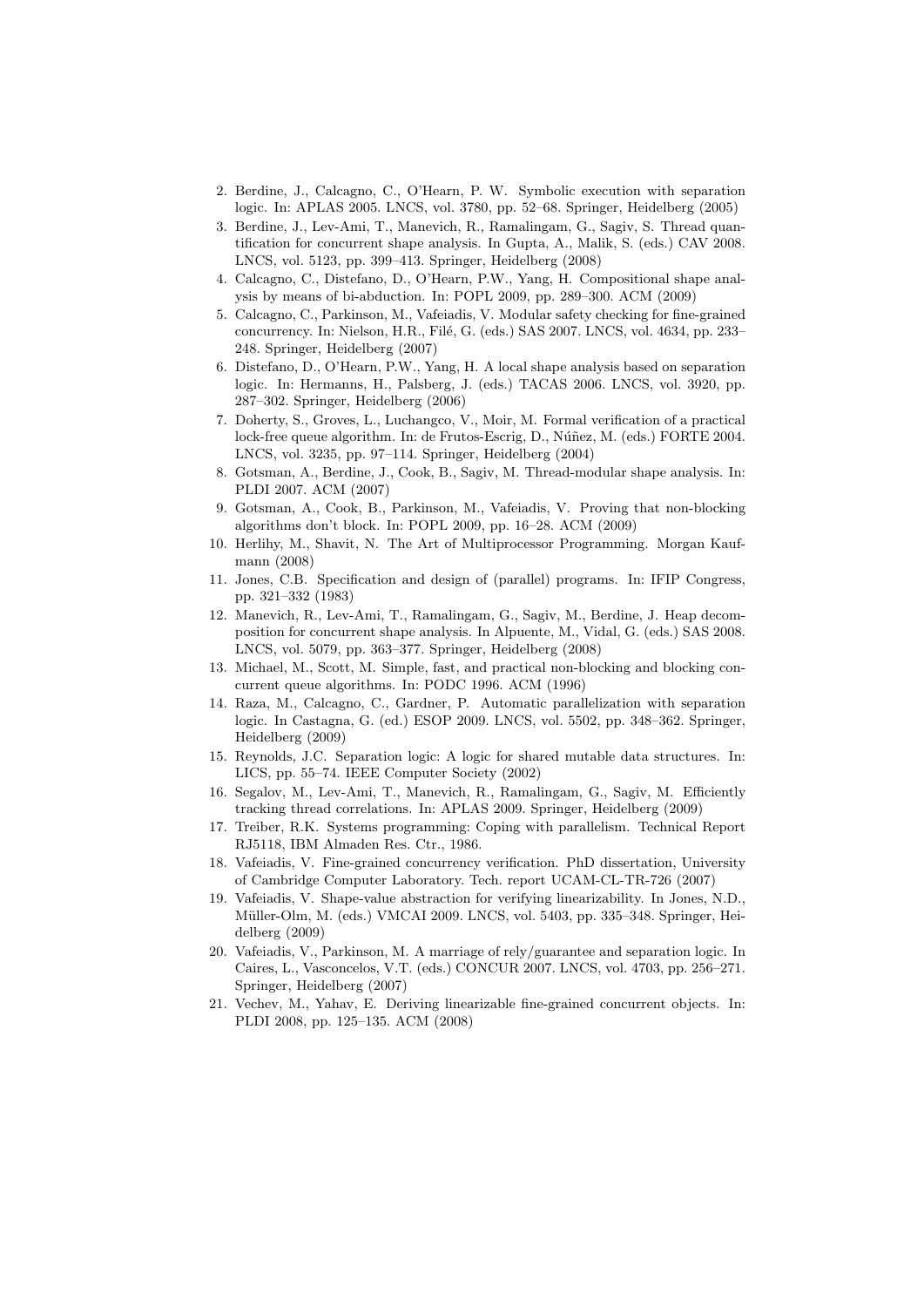### A May-Subtraction Implementation

This section describes an efficient implementation of may-subtraction for the following simple list segment domain:

$$
P, Q, R ::= \mathsf{false} \mid (\exists z. \Pi \land \Sigma) \mid P \lor Q
$$
 Full assertions  
\n
$$
\Pi ::= \mathsf{true} \mid E = E' \mid E \neq E' \mid \Pi \land \Pi
$$
 Pure part  
\n
$$
\Sigma ::= \mathsf{emp} \mid \mathsf{true} \mid E \mapsto_A E' \mid ls_A(E, E') \mid \Sigma * \Sigma
$$
 Spatial part

To implement may-subtraction efficiently, each primitive assertion is annotated with a permission set,  $\emptyset \neq A \subseteq \{1,2,3\}$ , represented as a bit-vector. These permission annotations are used only internally within the may-substraction calculation; its interface does not expose the permission annotations.

Similar to Berdine et al. [2], we represent formulas in a canonical form up to the usual properties of ∗, ∧, and ∨ (commutativity, associativity, distribution of  $*$  and  $∧$  over disjunction, identity and nullary elements, true  $*$  true = true). substitution of equated terms, and the following three new normalization rules:

$$
x \mapsto_A y * x \mapsto_B z \iff y = z \land x \mapsto_{A \odot B} y
$$
  
\n
$$
x \mapsto_A y * l s_B(x, z) \iff x = z \land x \mapsto_A y \lor x \mapsto_{A \odot B} y * l s_B(y, z)
$$
  
\n
$$
l s_A(x, y) * l s_B(x, z) \iff l s_{A \odot B}(x, y) * l s_B(y, z) \lor l s_{A \odot B}(x, z) * l s_A(z, y)
$$

where we take  $x \mapsto_{A \odot B} y$  to mean  $x \mapsto_{A \cup B} y$  if  $A \cap B = \emptyset$  and false otherwise. Similarly,  $ls_{A\odot B}(x, y)$  stands for  $ls_{A\cup B}(x, y)$  if  $A \cap B = \emptyset$ , and  $x = y \wedge$ emp otherwise. These rules check whether there are any overlapping spatial conjuncts, and perform case splits to eliminate such conjuncts. (Repeated application of these rules terminates, because within each disjunct each rule either reduces the number of spatial conjuncts, or keeps the same number of spatial conjuncts, but increments one of their permission annotations.) Our rules are better than the normalization rules of Berdine et al. [2], as they resolve all 'spooky' disjuncts and avoid a quadratic expansion of the formula in the common case.

Our implementation of may-subtraction uses the permission annotations to exploit the above normalization rules. It is defined in terms of a helper function:

$$
\text{Mary-SUBTRACT}(P, Q, R) \stackrel{\text{def}}{=} \text{MAXSUBHELPER}(P_{\{1\}} * R_{\{2\}} * Q_{\{2,3\}})
$$

where  $P_A$  marks the spatial conjuncts of the (non-annotated) assertion  $P$  with A. Permission  $\{1\}$  indicates that the conjunct belongs the P; permission  $\{2\}$  says that it belongs to either  $Q$  or the context  $R$  (and has to be matched with something in  $P$ ), whereas permission  $\{3\}$  indicates the conjunct has to be matched with something in  $P$  and then removed for the result.

The helper function, MAYSUBHELPER, is defined in Alg. 6. First, it applies the normalization rules. If all conjuncts are matched (i.e., none remain with a label not containing 1), it returns all the conjuncts that must not be removed (i.e., those whose label does not contain 3). If, there is an unmatched  $\mapsto$ , then MAYSUBHELPER does a case split as to which primitive conjunct the  $\mapsto$  belongs, and continues. Otherwise, if an unmatched list segment remains,